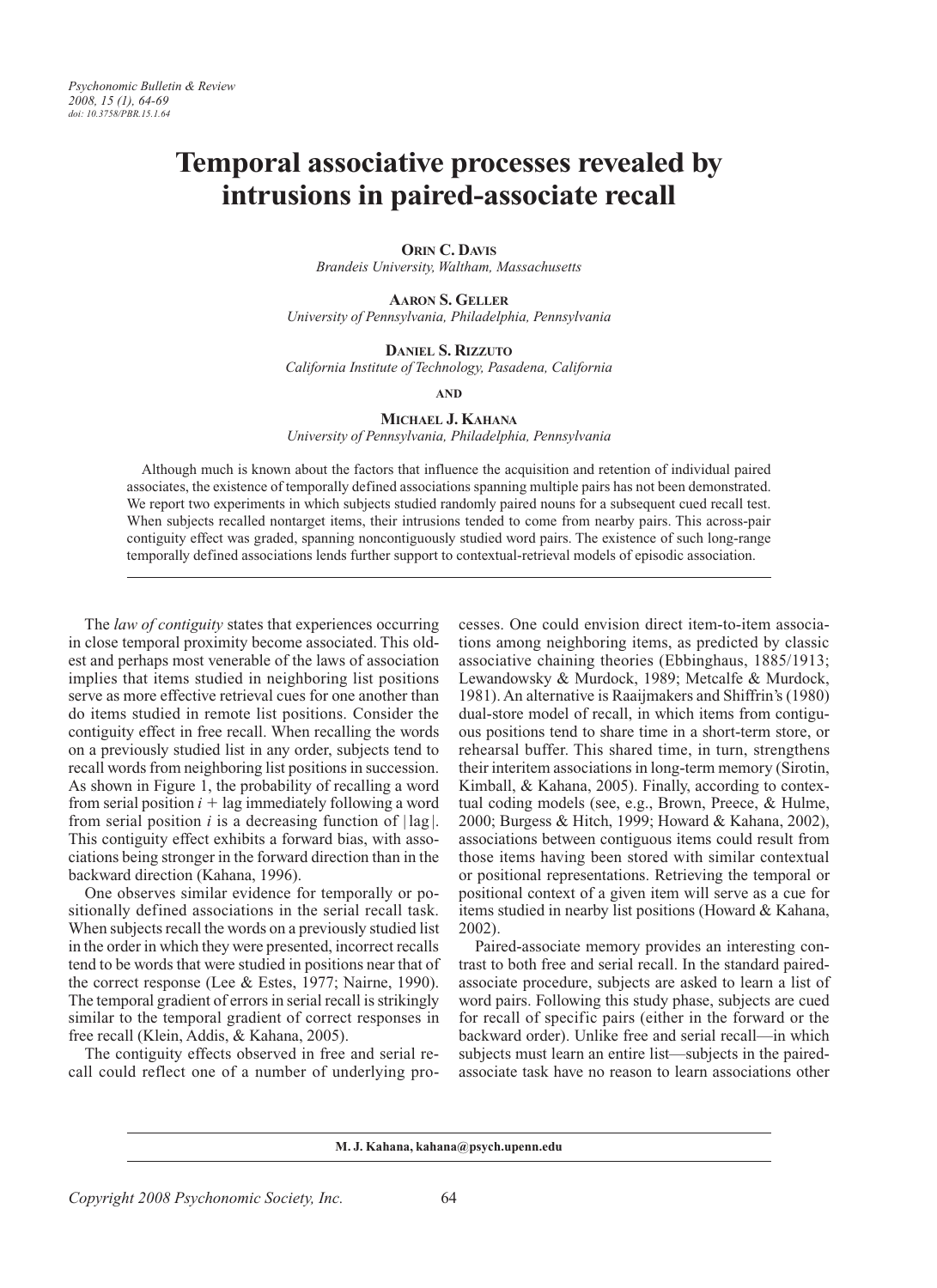

**Figure 1. The contiguity effect in free recall. (A) The conditional-response probability as a function of lag (or lag-CRP) shows the probability of recalling an item from serial position** *i* 1 **lag immediately following an item from serial position** *i***. This curve depicts data averaged across 18 different studies shown separately in panel B. (B) Lag-CRP curves from each of the following studies: (a) Murdock (1962) (list length 20, 2 sec/item). (b) Murdock (1962) (list length 30, 1 sec/item). (c) Murdock and Okada (1970). (d) Kahana, Howard, Zaromb, and Wingfield (2002) (Experiment 1). (e) Howard and Kahana (1999) (Experiment 2). (f) Murdock (1962) (list length 20, 1 sec/item). (g) Murdock (1962) (list length 40, 1 sec/item). (h) Murdock and Metcalfe (1978). (i) Howard and Kahana (1999) (Experiment 1). (j) Kahana et al. (2002) (Experiment 2). (k) Roberts (1972). (l–m) Zaromb et al. (2006) (Experiments 1 & 2). (n)Thapar et al. (unpublished). (o) Kimball and Bjork (2002). (p) Kimball, Bjork, and Bjork (unpublished). (q) Kahana and Howard (2005). (r) Kahana, Dolan, Sauder, and Wingfield (2005). From** *Handbook of Latent Semantic Analysis* **(p. 123), by T. K. Landauer, D. S. McNamara, S. Dennis, and W. Kintsch (Eds.), 2007, Mahwah, NJ: Erlbaum. Copyright 2007 by Lawrence Erlbaum Associates. Reprinted with permission.**

than those binding the items within each studied pair. Recall is strictly cued by the experimenter, so there is no benefit to recalling any item other than the one being probed. Although associations in both free and serial recall have a strong forward bias, associations in paired-associate tasks are generally symmetric, with nearly identical recall rates for forward and backward probes (see, for reviews, Ekstrand, 1966; Kahana, 2002). This surprising result led Gestalt psychologists to propose an *associative symmetry hypothesis* (Asch & Ebenholtz, 1962; Köhler, 1947). According to this view, associations are learned by incorporating the representations of the constituent items into a new holistic representation. Formalized in computational models, this view predicts that the strengths of forward and backward associations are approximately equal and highly correlated (Caplan, Glaholt, & McIntosh, 2006; Kahana, 2002; Rizzuto & Kahana, 2001; Sommer, Rose, & Büchel, 2007).

The present article seeks to answer a straightforward empirical question: When learning a list of paired associates, do subjects form temporal associations beyond those required to learn the pairings set forth in the experiment? Despite more than 100 years of research on pairedassociate memory, one can find no definitive answer to this question in the archival literature (for reviews, see Brown & McCormack, 2006; Underwood, 1983).

We approach the question of long-range associations in paired-associate memory by analyzing subjects' intrusion errors. If a common associative process underlies all recall tasks, then we might expect to find that intralist intrusions (ILIs) are more likely to come from neighboring list pairs. We can further ask whether intrusions to nearby

pairs are biased toward the position of the correct target item. That is, after subjects study the list  $[A_1-B_1, A_2-B_2,$  $\ldots$ ,  $A_n-B_n$ ], will an intrusion made to the cue " $A_i$ -?" more likely be  $B_j$  than  $A_j$ , with  $j \neq i$ ? Alternatively, we may ask whether intrusions are biased toward the member of a pair that is more temporally proximate to the target pair, so that " $A_i$ –?" is more likely to evoke  $A_i$ +1 than  $B_i$ +1. As in free recall, we expected prior-list intrusions (PLIs) in pairedassociate tasks to exhibit a temporal gradient, with most PLIs coming from recent lists (Zaromb et al., 2006). We also examined whether PLIs tend to come from the same serial position as the target item (cf. Henson, 1999).

## **Experiments 1 and 2**

#### **Method**

**Subjects**. Seventy-five undergraduate students participated in Experiment 1; 14 undergraduate students participated in Experiment 2.

**Procedure**. In Experiment 1, each list comprised 12 word pairs that were randomly sampled without replacement from the noun subset of the Toronto Word Pool (Friendly, Franklin, Hoffman, & Rubin, 1982). During the study phase, pairs were presented auditorily through a computer speaker. The second word in each pair was presented 2 sec following the onset of the first word in that pair. The first word in the subsequent pair was presented 3 sec following the onset of the second word in the preceding pair. Immediately following the last pair, subjects were given a 15-sec arithmetic distractor task: Problems of the form  $A + B + C = ?$  (for *A*, *B*, and *C* integers from 1 to 9) appeared, and subjects were asked to type the correct answer for each problem. A high-pitch tone was given following correct responses; a low-pitch tone followed incorrect responses. This distractor task served to attenuate the end-of-list recency effect (see, e.g., Murdock, 1967).

During the recall phase, subjects were tested on 8 randomly chosen pairs from the 12 that were studied. The order of presenta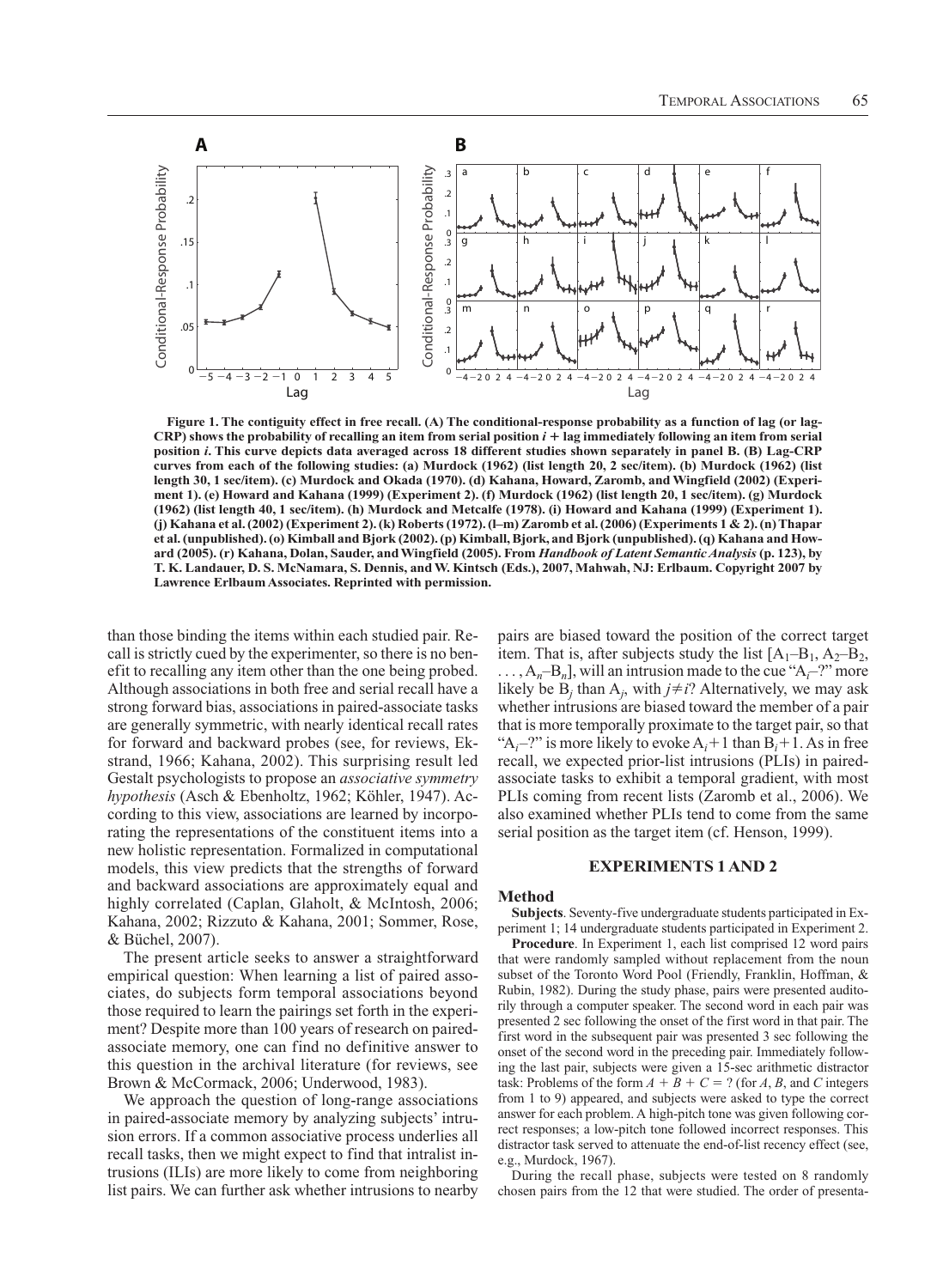tion at test was random with respect to the order at study. For each test probe, a cue word was presented auditorily, and the subject attempted to recall its pair vocally. Half of the tested pairs—chosen at random—were probed in the forward direction; the other half were probed in the backward direction. If unsure of the correct answer, subjects were instructed to say "pass." Responses were digitally recorded for scoring at a later time. After each study–test trial, subjects were allowed to take a short break.

Each subject studied and attempted to recall 16 unique lists according to the procedures described above. The first of these 16 lists was considered practice, and data from that list were not included in the following analyses. A single experimental session lasted 1–1.5 h. The entire word pool was randomized separately for each subject.

The procedure in Experiment 2 followed that of Experiment 1, except that subjects in Experiment 2 were instructed to give a response to every test cue—even if they were unsure of the correct answerand studied lists of 18 pairs over 11 trials.

# **Results**

We first compared forward and backward recall probability as a function of serial position (see Figure 2). On the basis of previous work, we did not expect recall probability to vary with either serial position or recall direction. Primacy effects are not usually observed in paired-associate tasks, and recency effects are attenuated or eliminated by an end-of-list distractor, such as the one given in our experiments (Murdock, 1967). As was reviewed in the introduction, the recall of paired associates is usually symmetric with respect to order of study.

Consistent with these expectations, a repeated measures ANOVA failed to detect any significant serial position effects  $[F(11,1551) = 1.03, p > .4$  for Experiment 1;  $F(17,442) = 1.12, p > .3$  for Experiment 2] or any reliable effects of recall direction  $[F(1,141) < 1, n.s.,]$ 

for Experiment 1;  $F(1,26) < 1$ , n.s., for Experiment 2]. Furthermore, recall direction and serial position did not exhibit a significant interaction in either experiment  $[F(11,1551)$  < 1, n.s., for Experiment 1;  $F(17,442)$  < 1, n.s., for Experiment 2]. As further evidence for the principle of associative-symmetry hypothesis (Asch & Ebenholtz, 1962), overall recall probabilities in the forward and backward directions were nearly identical (Experiment 1, forward recall = .647  $\pm$  .026, and backward recall = .657  $\pm$  .024; Experiment 2, forward recall = .536  $\pm$  .170, and backward recall = .547  $\pm$  .166).

Intrusions constituted approximately 10% of subjects' responses in Experiment 1. In Experiment 2, our use of a forced-recall procedure led subjects to commit many more intrusions. Nearly half of these intrusions were items not presented in the course of the experiment (extralist intrusions; XLIs). Table 1 reports the fraction of subjects' responses that were PLIs, ILIs, and XLIs for Experiments 1 and 2.

Consistent with studies of intrusions in free recall (Murdock, 1974; Zaromb et al., 2006), we found that PLIs in paired-associate recall tend to come from recent lists. Regressing the probability of a PLI on list lags of 1 through 5 for each subject who met our inclusion criterion,<sup>1</sup> we obtained a mean regression coefficient of  $-0.237$  in Experiment 1  $[t(38) = -3.079, p < .01]$  and  $-.275$  in Experiment 2  $[t(13) = -1.885, p = .08]$ . Combining data across both experiments yielded a regression coefficient of  $-0.245$   $[t(52) = -3.64, p < .001]$ . We also examined whether PLIs tend to be items that were studied in the same serial position as that of the target item in the current list. These so-called "protrusion" errors have been taken as strong evidence for positional-coding processes in



**Figure 2. Serial position curves for correct recall: Recall probability for forward and backward cues as a function of serial position. Data are shown for the 12 serial positions of Experiment 1 and the 18 serial positions of Experiment 2 and reflect the absence of any serial position effect on recall.**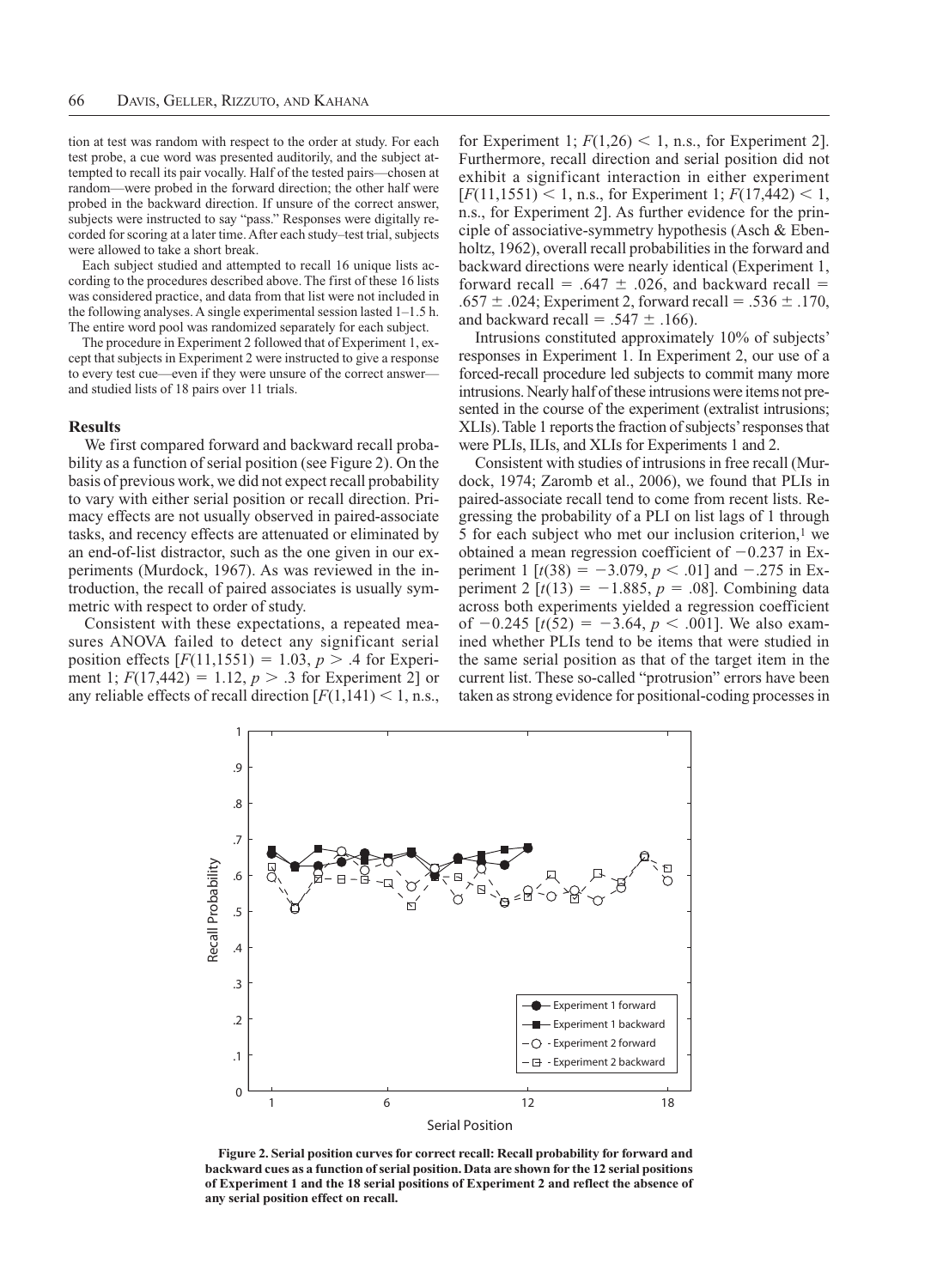| <b>Table 1</b><br>Probability of Prior List (PLI), Intralist (ILI), and Extralist<br>(XLI) Intrusions, and Standard Errors of the Means |          |    |    |    |      |    |
|-----------------------------------------------------------------------------------------------------------------------------------------|----------|----|----|----|------|----|
|                                                                                                                                         | PL J     |    | ШЛ |    | XLI. |    |
| Experiment                                                                                                                              |          | SE |    | SE |      | SE |
|                                                                                                                                         | $\Gamma$ |    | 05 |    |      |    |

2 .09 .10 .13 .08 .19 .16

serial recall (Henson, 1999). We therefore asked whether subjects in our paired-associate task exhibited a similar tendency to commit protrusion errors. A comparison of protrusion errors with PLIs from the three prior and three subsequent list positions for subjects who committed at least three PLIs did not reveal any significant tendency to commit protrusions (mean protrusion rate  $= 8.34\%$ ; mean PLI rate for adjacent lags = 7.52%)  $[t(34) = .37, p > .7]$ .

Our primary question of theoretical interest was whether ILIs came from pairs studied in temporal proximity to the target pair. Since we did not find any systematic differences between the two experiments, we report our results based on the combined data. As can be seen in Figure 3, the conditional probability of an ILI decreased monotonically with the number of pairs (lag), separating the ILI from the probed item. (We conditionalized the probability of committing an ILI from a given lag on the availability of pairs at that lag.) A repeated measures ANOVA found a significant effect of lag on the conditional response probability  $[F(56,504) = 7.71, p < .001]$ .

To assess the reliability of this across-pair contiguity effect, we conducted two separate analyses. First, we conducted a series of paired-sample *t* tests in order to compare the conditional probability of ILIs from adjacent and

remote lags. These tests revealed significant differences between lags of  $+1$  and  $+2$ ,  $+1$  and  $+3$ ,  $-1$  and  $-2$ , and  $-1$  and  $-3$  ( $p < .05$  for all comparisons). In addition to conducting these planned comparisons between select adjacent and remote lags, we carried out a second analysis in which we regressed the probability of an ILI on absolute values of lags 1–5 separately for each subject who committed at least four total ILIs across all lists. We obtained an average regression coefficient of  $-.38$  $(SE = .06)$  across all of the 57 subjects who met our inclusion criterion. A *t* test confirmed that this effect was reliable  $[t(56) = -6.429, p < .001]$ . In order to determine whether this across-pair contiguity effect was carried entirely by adjacent pairs—as might be expected if subjects had rehearsed the second member of a given pair with the first member of the subsequent pair—we repeated this analysis using only lags of 2–5. In this analysis, we obtained an average regression coefficient of  $-.23$  [ $t(56)$  =  $-3.23$ ,  $p < .005$ ]. Thus, the across-pair contiguity effect is not limited to an increased tendency to commit intrusions from adjacent pairs.2

We next examined whether subjects' ILIs were more likely to come from pairs that preceded the target pair or from pairs that followed it. To test for asymmetry in the across-pair contiguity effect, we compared the conditional probability of an ILI to (forward) lags of  $+1$  with the conditional probability of an ILI to (backward) lags of  $-1$ . The asymmetry effect seen in Figure 3 was statistically reliable  $[t(56) = 2.06, p < .05]$ .

Although the preceding analyses focused on the number of pairs separating an ILI from the target item, one can also ask which of the two items in a pair is more likely to be recalled as an ILI. For example, if subjects are probed



**Figure 3. Effects of across-pair contiguity on paired-associate recall. The probability**  of an intrusion from pair  $i + |\log|$  when the correct response is from pair  $i$  decreases **monotonically with absolute lag.**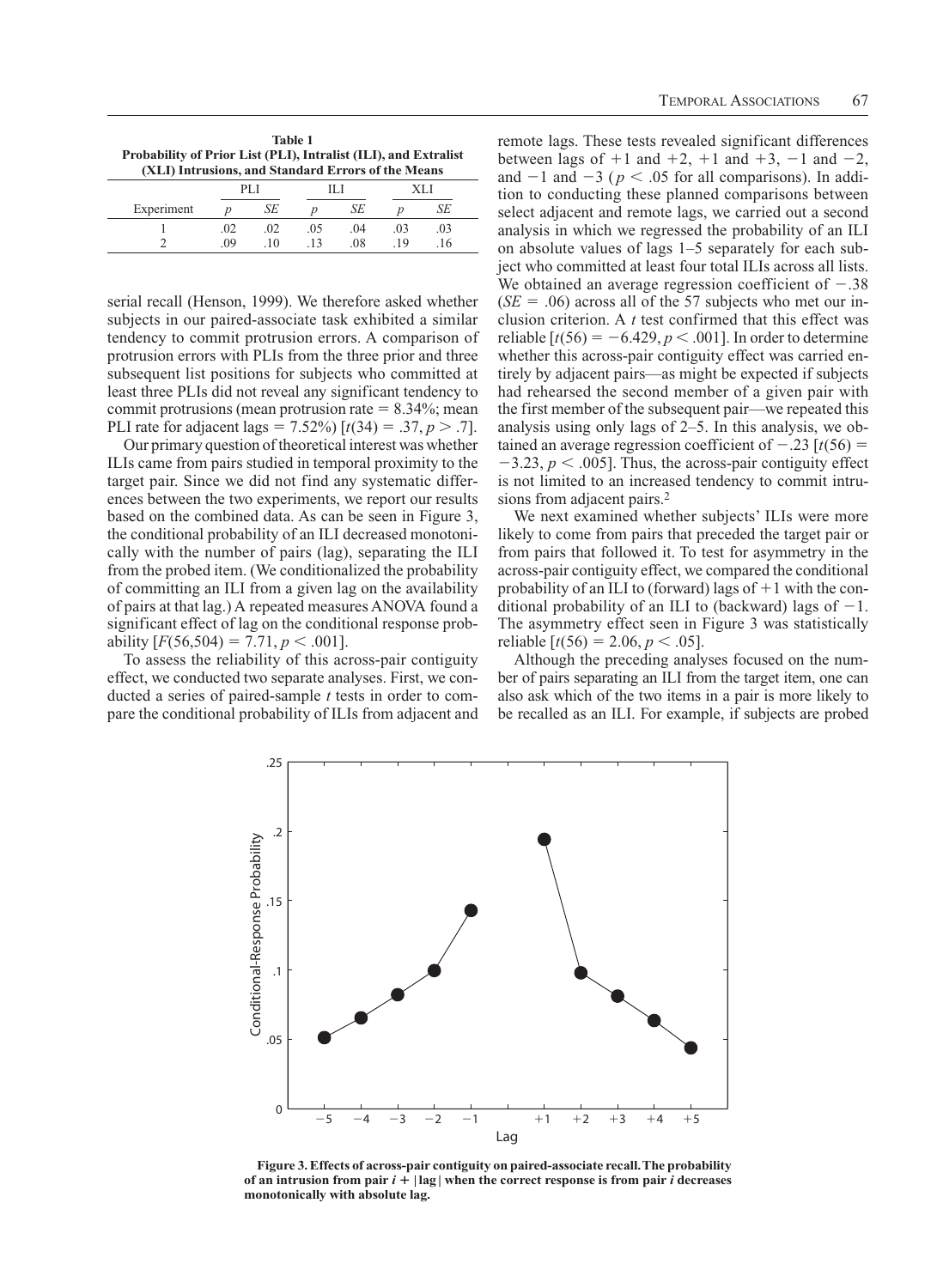for recall of the second item in a target pair, one may ask whether their ILIs tend to come from the second item in a nontarget pair, thus preserving the item's within-pair position. Similarly, if subjects are probed for recall of the first item in a target pair, one can ask whether their ILIs will tend to come from the first item in a nontarget pair. We did not find any significant difference between congruent-position ILIs (proportion of all responses  $= 4.5\%$ , *SE*  $= .37\%$ ) and incongruent-position ILIs (proportion of all responses  $=$ 4.0%,  $SE = .45\%$  [ $t(56) = 1.53$ ,  $p > .1$ , n.s.]. Alternatively, one may ask whether subjects' ILIs tend to be the withinpair item that is temporally closest to the target pair. That is, in the case of an ILI that comes from the pair immediately following the target (i.e.,  $lag = +1$ ), one may ask whether it is more likely to have been the first rather than the second item. We did not find any significant difference between the more proximal (proportion of  $lag-1$  ILIs = 53%, *SE* = 5.7%) and the more distal within-pair positions (proportion of lag-1 ILIs = 47%, *SE* = 5.7%)  $[t(56) < 1, n.s.]$ . These null findings are consistent with Caplan's (2005) hypothesis that the members of a given pair are associated with a single, shared, temporal (or positional) context, but that neighboring pairs are associated with different temporal contexts. According to this hypothesis, once the wrong context (or position) is retrieved, it is just as likely to cue either member of the nontarget pair.

## **Discussion and Conclusions**

The reported experiments provide a clear-cut answer to the question set forth at the beginning of this article (see also Brown & McCormack, 2006). Our analysis of subjects' intralist intrusions revealed strong evidence for the existence of temporal associative processes operating beyond the level of individual studied pairs. This contiguity effect was not limited to adjacently studied pairs, but persisted out to lags of at least four intervening pairs (see Figure 3).

Because the order of test was randomized with respect to the order of study in both experiments, there was no reason for subjects to adopt a strategy of learning interpair associations. Indeed, such a strategy would have been counterproductive insofar as it would have induced high levels of associative interference between pairs (Primoff, 1938). Our findings of associative tendencies in subjects' intralist intrusions suggest that these associations arise from a basic and, most likely, obligatory memory process that causes items studied in nearby list positions to become associatively connected (Howard & Kahana, 2002). These results thus argue against previous claims that intentionality is required for learning contiguity-based associations (see Underwood, 1983, for a review).

The present results add critical new evidence to an emerging body of work on temporal associative processes in episodic memory tasks (Brown & McCormack, 2006). The ubiquity of contiguity-based associations and the similarity of their functional form across varied episodic tasks argues for a basic mechanism underlying temporal associations (Buzsáki, 2005). One candidate mechanism is NMDA-dependent synaptic plasticity, which occurs when distinct neural patterns (memories) are activated within a 100- to 250-msec time window (Lisman, Jensen, & Kahana, 2001). But such a mechanism—although appealing on neural grounds—would appear to have a difficult time accommodating our finding of associations spanning multiple pairs, or related findings in free recall, in which associations are preserved across demanding periods of distractor activity (Howard, 2004; Howard & Kahana, 1999). Accounts of associations arising from co-occupancy in a limited-capacity, short-term rehearsal buffer (see, e.g., Kahana, 1996; Sirotin et al., 2005) would also have difficulty explaining the present results. This is because, in dualstore models, associations in long-term store are formed among items that spend time together in the short-term buffer. Our finding of associations spanning multiple pairs of words would thus require dual-store models to allow multiple pairs to be present in the short-term store at the same time. Such an assumption would represent a marked departure from previous implementations of these models in which the capacity of the short-term store is limited to a single pair. In order to prevent the associations across pair boundaries from being as strong as the associations within pairs, the models would need to incorporate a new mechanism for associating pairs of items together. It may be that more sophisticated implementations of the interacting roles of short-term and long-term memory (e.g., Davelaar, Goshen-Gottstein, Ashkenazi, Haarmann, & Usher, 2005) could be more easily extended to explain our findings.

The finding of long-range contiguity effects in the behavioral analysis of associative memory is more consistent with accounts that attribute associative processes—at least in part—to contextual overlap between items studied in nearby list positions. In Howard and Kahana's (2002) temporal context model (TCM), context is a leaky integrator of vector states representing items experienced at each point in time. The contiguity effect is thus a consequence of neighboring items' having been associated with similar contextual states. When an item retrieves its stored contextual associations, those will serve as cues for items studied in similar contexts. In TCM, this retrieved temporal context representation will serve as an asymmetric cue for items studied in neighboring list positions, especially those following the cue item. This result is consistent with our finding that subjects in our task were more likely to commit ILIs from pairs that followed the target than from pairs that preceded the target pair. This forward asymmetry in temporal associative processes mirrors the forward asymmetry observed in recall transitions in both free and serial recall (Kahana, Howard, & Polyn, in press). Although subjects were more likely to commit ILIs from pairs adjacent to the target pair, they were equally likely to commit an ILI with the first member of the pair as with the second. These findings lead us to argue that associations are holistic in nature (Kahana, 2002), but that they include information concerning the temporal context of an item's occurrence.

### **Author Note**

The first two authors contributed equally to this article. This research was funded by National Institutes of Health Grants MH55687 and MH61975. We thank Gordon Brown for suggesting the analysis of intrusions as a function of temporal separation at study. We thank Marc Howard and Jeremy Caplan for their comments on an earlier version of